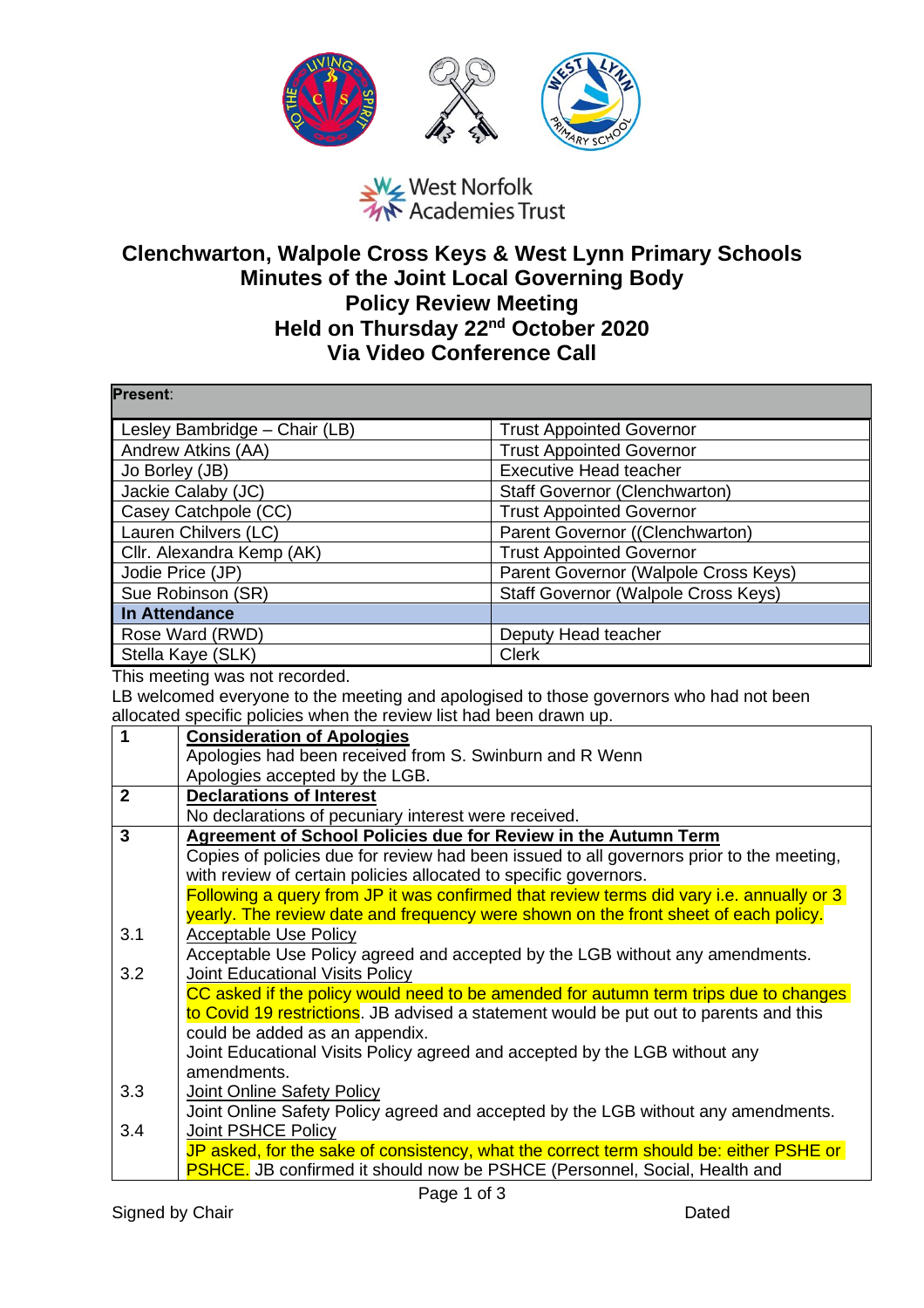|      | Citizenship Education)                                                                                                                             |  |
|------|----------------------------------------------------------------------------------------------------------------------------------------------------|--|
|      | ACTION: PSHCE to be referred to consistently throughout the policy - JB                                                                            |  |
|      | JP queried the highlighted grey statement at the top of page 4. JB explained the policy                                                            |  |
|      | should show just the first statement, which was the preferred option.                                                                              |  |
|      | Governors agreed the first statement was to be included.                                                                                           |  |
|      | PSHCE Policy agreed and accepted by the LGB, subject to the above amendment.                                                                       |  |
| 3.5  | Joint Radicalisation including Prevent Policy                                                                                                      |  |
|      | Joint Radicalisation including Prevent Policy agreed and accepted by the LGB without                                                               |  |
|      | any amendments.                                                                                                                                    |  |
| 3.6  | Joint Looked After Children Policy                                                                                                                 |  |
|      | Joint Looked After Children Policy agreed and accepted by the LGB without any                                                                      |  |
|      | amendments.                                                                                                                                        |  |
| 3.7  | Joint PE Policy including Covid 19 Update.                                                                                                         |  |
|      | Joint PE Policy agreed and accepted by the LGB without any amendments.                                                                             |  |
| 3.8  | <b>Touch Policy</b>                                                                                                                                |  |
|      | Touch Policy greed and accepted by the LGB without any amendments                                                                                  |  |
| 3.9  | Disaster Recovery Policy x 3                                                                                                                       |  |
|      | In response to a query from LB it was confirmed that all contact telephone numbers and                                                             |  |
|      | addresses had been checked and were up to date.                                                                                                    |  |
|      | RW advised the reference to KLFM would need to be updated as the local radio station<br>had been taken over and was now known by a different name. |  |
|      | Governors suggested Your Local Paper and BBC Radio Norfolk be added to the contact                                                                 |  |
|      | list for press and media.                                                                                                                          |  |
|      | <b>ACTION: Your Local Paper and BBC Radio Norfolk to be added to press/media</b>                                                                   |  |
|      | contact list and name of KLFM to be updated - JB                                                                                                   |  |
|      | Disaster Recovery Policies for each of the three schools were accepted and agreed by                                                               |  |
|      | the LGB subject to the above amendments.                                                                                                           |  |
| 3.10 | First Aid Policy x 3                                                                                                                               |  |
|      | As the First Aid policies had been received too late to review, governors agreed the                                                               |  |
|      | policies would be reviewed at the next LGB meeting in November.                                                                                    |  |
|      | ACTION: First Aid Policy to be reviewed at the November LGB meeting - Clerk                                                                        |  |
| 4    | <b>Acceptance of Trust Central Policies</b>                                                                                                        |  |
|      | Copies of the Trust central policies had been issued to all governors prior to the meeting.                                                        |  |
|      | LB requested for consistency the Trust policies all either refer to Head teacher or                                                                |  |
|      | Headteacher (one word).                                                                                                                            |  |
| 4.1  | <b>NQT Induction Policy</b>                                                                                                                        |  |
|      | NQT Induction Policy accepted by the LGB                                                                                                           |  |
| 4.2  | <b>Primary Attendance Policy</b>                                                                                                                   |  |
|      | LB advised in appendix A page 17 it referred to Gaywood Primary                                                                                    |  |
|      | <b>ACTION: Reference to Gaywood Primary to be corrected - JB</b>                                                                                   |  |
|      | LB queried the date shown of 2017. JB advised this may just have been when the                                                                     |  |
|      | regulation came in to force. Policy was based on the model NCC policy.                                                                             |  |
|      | Primary Attendance Policy accepted by the LGB                                                                                                      |  |
| 4.3  | <b>Primary Behaviour Policy and Behaviour Appendix</b>                                                                                             |  |
|      | LB queried as the appendix was dated June 2020 was there anything that should have                                                                 |  |
|      | been added since then. JB advised the Behaviour Policy was a central Trust policy and<br>the appendix related to Covid 19.                         |  |
|      | Primary Behaviour Policy and Appendix accepted by the LGB                                                                                          |  |
| 4.4  | <b>Teaching and Learning Policy</b>                                                                                                                |  |
|      | Teaching and Learning Policy accepted by the LGB                                                                                                   |  |
| 4.5  | <b>EYFS Policy</b>                                                                                                                                 |  |
|      | JP queried there was no reference to a Link Governor for EYFS. JB explained why there                                                              |  |
|      | would not necessarily be Link Governors in place for each area, except if they were a                                                              |  |
|      | statutory requirement                                                                                                                              |  |